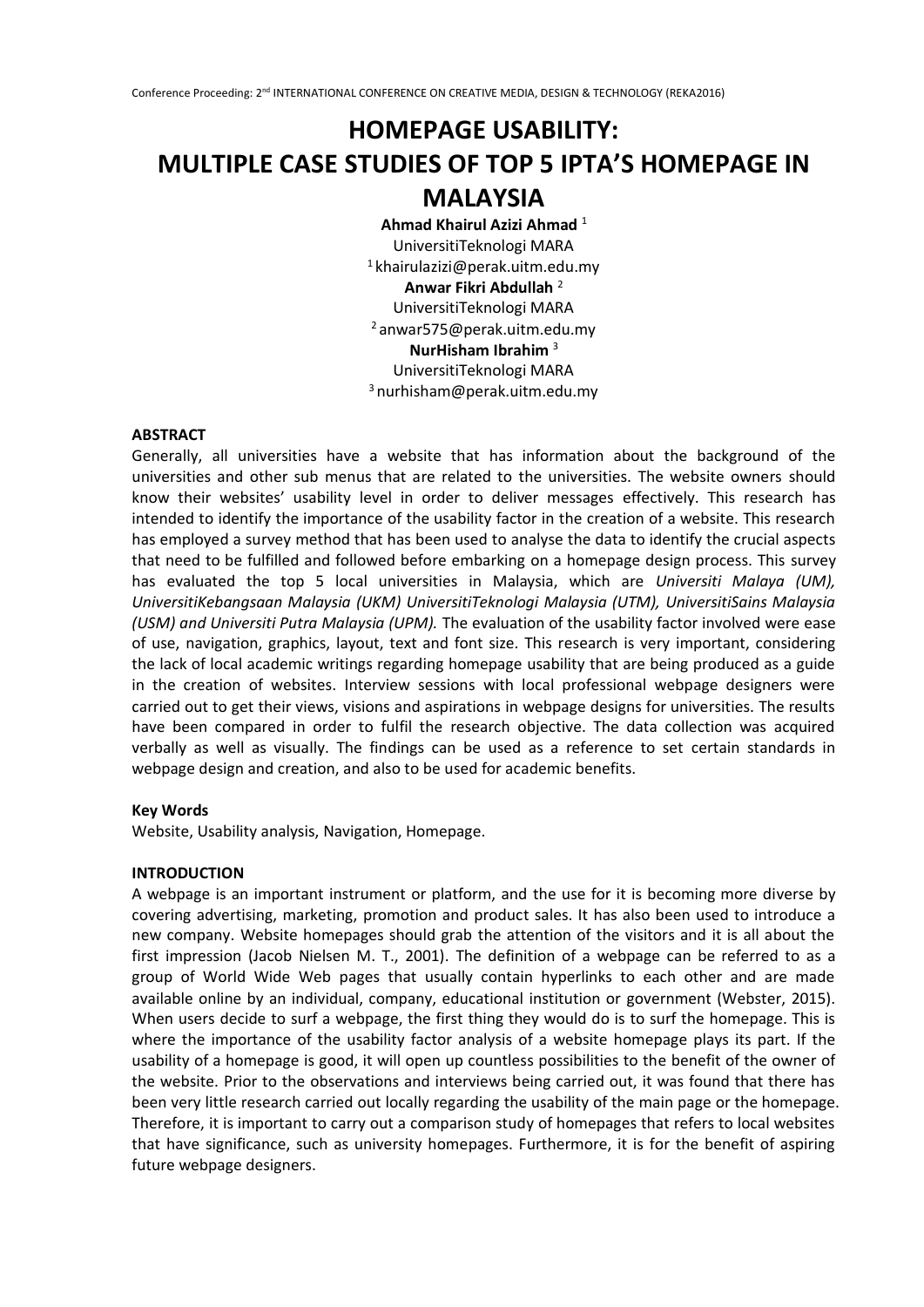#### **LITERATURE REVIEWS**

There are many literatures that emphasize the importance of a website Dave Gehrke (1999), in their journal, added that the success of website for any company, especially if it is not a well-known name, is greatly dependent on the appropriate design of its website. That is where an interface designer will play his/her role, to design a website that can attract online users. Many industries have realized the potential of websites and have made full use of its features (Jacob Nielsen M. T., 2001) in their book on homepage usability, which mentioned that thehomepage should grab the attention of visitors, and it is all about the first impression. According to Jacob Nielsen M. T. (2001), there are many metaphores for the role of the homepage in the users' experience, such as a magazine's cover, newspaper's front page, building's lobby, book's table of contents and brochures. This refers to the importance of the audience's first impression when they look at the homepage. In the context of the institutional or educational websites, such as websites of local universities, they are now booming. Nowadays, academic websites have become a vital part of academic institutions, and one of their most visible faces (Kate Peterson, 2006). Academic website design continues to evolve as universities are under increasing pressure to create a website that has a professional look and feel. Thus, numerous universities are using templates to merge the look and feel of their websites (Kate Peterson, 2006). It is really important to have a homepage that can represent one well, and this will open up countless possibilities, for instance, foreign and local students that are viewing their websites. The interface designer also needs to be alert to the diversity of a web user. The user interface goes beyond regional boundaries, it may use different styles based on its environment (C.Costa, 2010). In this research, the homepage of local universities in Malaysia have been analysed and compared on web usability to determine which site has good usability and has great potential for the user. Usability is a quality attribute relating to how easy something is to use, and it refers to how quickly people get used to it (Jacob Nielsen, 2000). The ISO defines usability as the extent to which a product can be used by specified users to achieve specified goals with effectiveness, efficiency and satisfaction in a specified context of use(www.iso.org) .The three measurable usability attributes defined by ISO 1998 are effectiveness, efficiency satisfaction(www.iso.org). Effectiveness refer to accuracy and completeness with which users achieve specified goals and efficiency refer to resources expended in relation to the accuracy and completeness with which users achieve goals while satisfaction been explain as free from discomfort, and positive attitudes towards the use of the product(www.iso.org).Nowadays, the web user has become more demanding than before, and they are less and less tolerant of bad designs(Jacob Nielsen, 2000). This means that a bad web design can give a bad effect to the organization or company. The challenge is to design a homepage that brings the user to all the features without any difficulties. The main question is, "How can a web owner, such as an educational institution get user responses for their homepage in order to improve their usability?".Thus, as important of web usability as recommended above, this research has provided user feedback on the selected homepages and has focused on the homepages' usability of local universities in Malaysia.

#### **PROBLEM STATEMENTS**

Even though there are guidebooks on either webpage creation or its usability aspect, the number of references that touches on local content is still scarce. There is a lack of research which provides detailed information regarding the types of specific usability problems that could be found on universities' websites in general. (Hasan, 2013). This research has attempted to answer these few questions.

- How can one analyse the usability of a homepage?
- How does the structure and design of a homepage influence and attract the users and potential followers?
- Which local university's homepage is the best in terms of usability?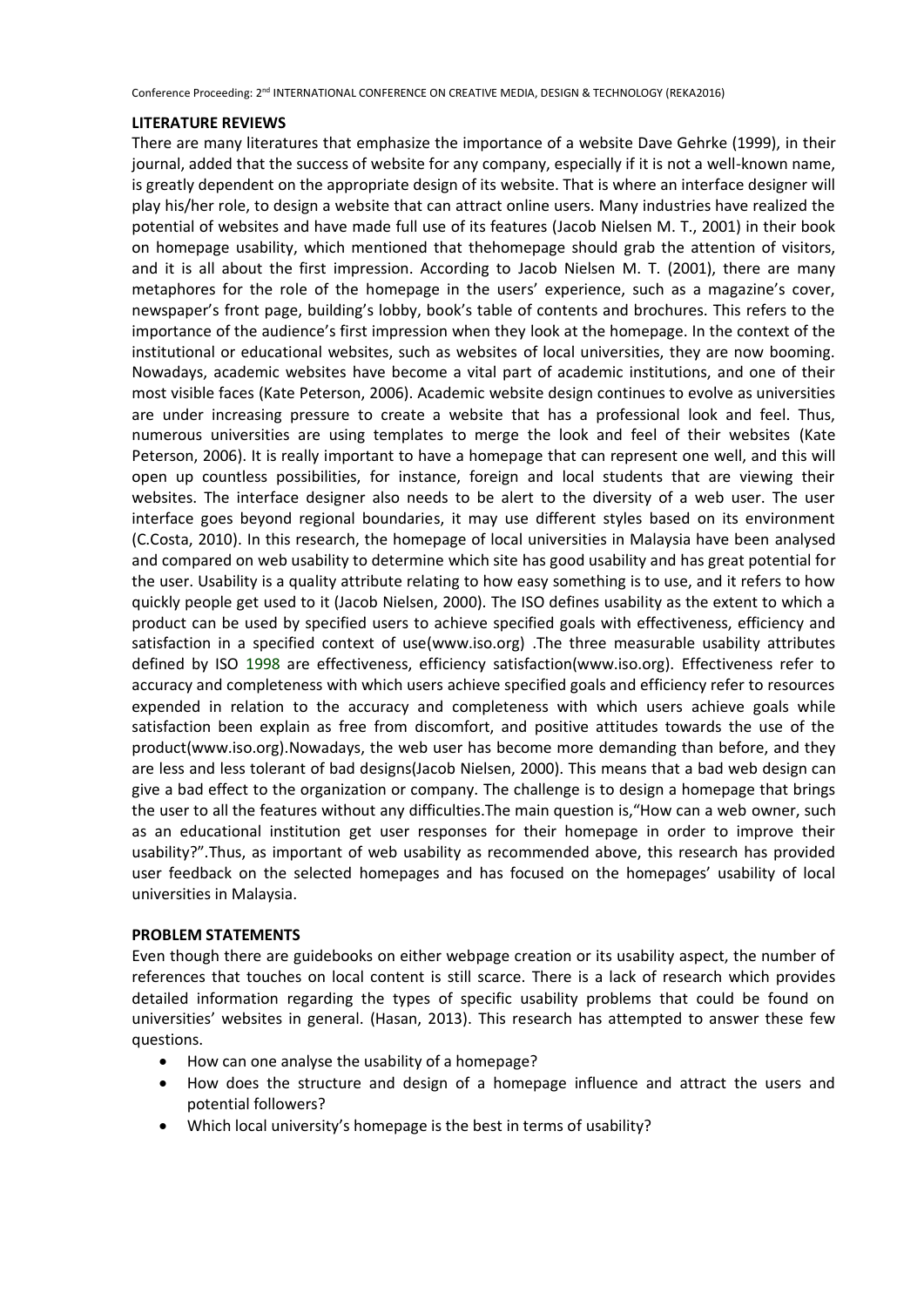#### **METHODOLOGY**

In order to achieve the aims and objectives of the study, the researcher used social studies method which is the qualitative method. Throughout the research, the methodology that is going to be used is case study. According to Tellis (2007), and Zainab Zainal (2007), a case study is an ideal methodology when a holistic, in-depth investigation is needed. Case study was chosen to assist in data collection according to these two factors which is, the researcher can identify the most suitable strategies to solve the issues at hand and second factor is the researcher can suggest and present the best findings and the most relevant resolutions. There were a few possible techniques to evaluate usability throughout the survey. Analysis of user interaction by checklist was one of the techniques. Users could fill in a detailed checklist about the acceptability of various aspects of usability to highlight a particular type of issue (Nigel Bevan, 1991). The size of the sample, whether 2, 10 or 100 cases, does not transform a multiple case into a macroscopic study but the goal of the study should establish the parameters, and then should be applied to all the research. In this way, even a single case could be considered acceptable provided that it met the established objective (Tellis, 1997). The sampling for this research was 30 respondents, who were selected the students from the art & design faculty, as well as those majoring in multimedia and graphic design. The reliability of the respondents was based on their knowledge of multimedia and web design.

| <b>RESEARCH</b><br><b>INSTRUMENT</b> | QUESTIONAIRE                                                                                                                                            |                                                                                     |                                                                                                                                          |
|--------------------------------------|---------------------------------------------------------------------------------------------------------------------------------------------------------|-------------------------------------------------------------------------------------|------------------------------------------------------------------------------------------------------------------------------------------|
| <b>PARTICIPANT</b>                   | <b>30 Design Students</b>                                                                                                                               | 30 Design Student                                                                   |                                                                                                                                          |
| <b>METHOD</b>                        | <b>SURVEY</b>                                                                                                                                           | PILOT TESTING                                                                       | <b>INTERVIEWS</b>                                                                                                                        |
| STAGE 1                              | To obtain data that<br>would support the<br>researcher's suggestion<br>that the good structure<br>of the website will help<br>to attract more visitors. | Respondents explored                                                                |                                                                                                                                          |
| STAGE 2                              |                                                                                                                                                         | the 5 websites to<br>determine the<br>usability of the web                          |                                                                                                                                          |
| STAGE 3                              |                                                                                                                                                         | Implementation of the<br>Case study onthe 5<br>selected Universities'<br>homepages. | Designers and web<br>developers were<br>also interviewed to<br>obtain data related<br>to their experiences<br>of designing a<br>website. |
| <b>FINDING</b>                       |                                                                                                                                                         |                                                                                     | Analysis &<br>Evaluation                                                                                                                 |

Figure 1: Research Plan

To obtain the result, three general stages of the research process were conducted as suggested by Ian Noble and Russel, Bestly (2011); they were investigation, information gathering and transformation of the design. In the first stage, questionnaires were distributed to 30 designstudents to obtain data. In the second stage, the respondents were requested to explore the top 5 universities' homepages to determine the usability of the requested to explore the top 5 universities' homepages to determine the usability of the websites in order the get the usability data on those particular homepages in stage 3, which was the implementation of usability on the 5 selected universities' homepages.

#### **RESULTS & DISCUSSION**

From the survey conducted in the previous chapter, it shows that a few local universities' webpages were practical, and there were also a few webpages that could be improved on certain issues. This can be seen through the feedback and responses from the selected respondents and the personal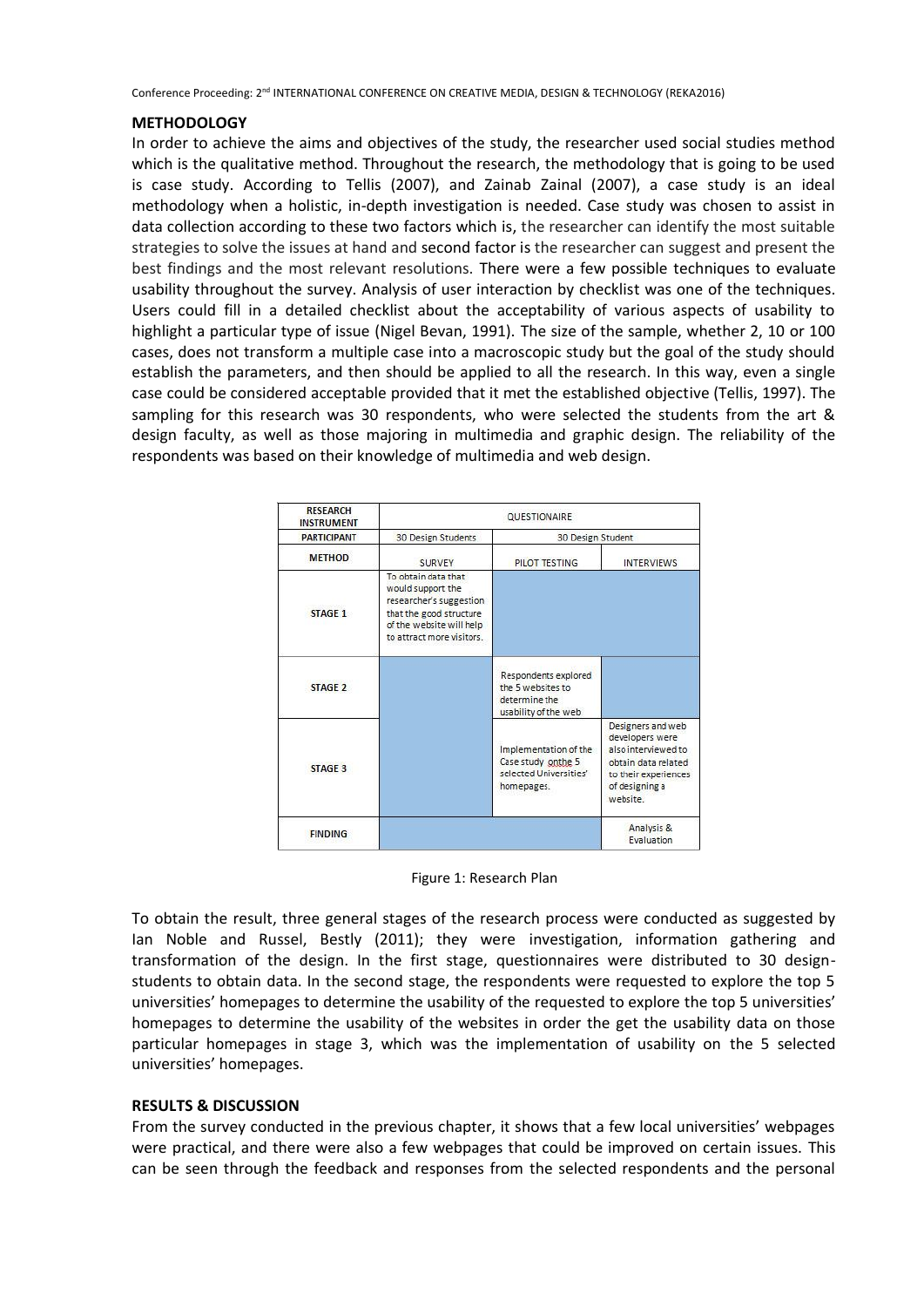evaluation from the researcher. Key findings from the survey have been demonstrated in the tables below:



Figure 2: the look/ feel of website?.

Figure 2.0 showed the percentage of the respondents for the question regarding the look and feel of the site. The UM homepage was the only webpage that got the highest percentage for excellent with 13% of respondents agreeing that they felt this way, and 87% found that it was good. Meanwhile, UKM was the second highest with 53% feeling that it was good and 47% mentioning that it was average. If we look at the table, the UTM, USM and UPM webpages had almost 55% to 60% finding that they were average and a few thought they were fairly poor. That means UM had the best look and feel of a website.



Figure 3:Enjoyment of using the homepage

In Figure 3.0, for UM, 93% of the respondents felt that it was good using the homepage with only 7% mentioning that it was average for the UM site. The UKM site hit the 13% mark of the respondents feeling that they had excellent enjoyment with the website and 60% of the respondents found that it was good. Meanwhile, for UTM and USM, the highest percentage can be found with 47% and 67% of the population finding that it was average, and 40% and 23% thinking that it was good. The UPM site had a 50% vote for both average and fairly poor.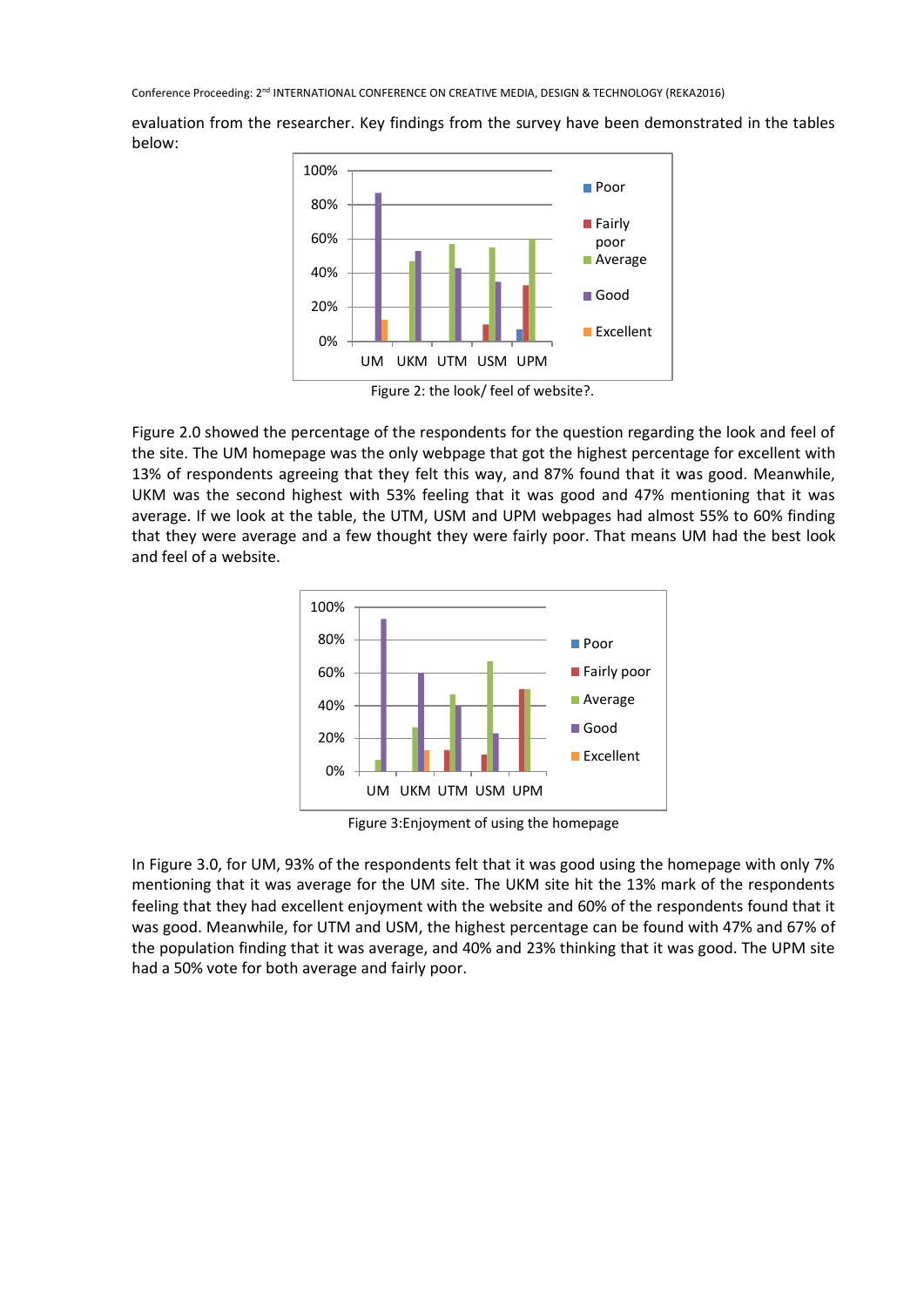

Figure 4.0: The user expectation for the homepage

In Figure 4.0, the user expectation to the site showed that UM hit the highest percentage with 93% of the population feeling that the site was excellent in this area. This was followed by UKM with 63% of the respondents finding that it was good. For the UTM site, 53% found it to be just average and 30% of the population found that it was good. For the USM and UPM sites, 74% and 70% found that it was average while 13% to 30% reflected that it was fairly poor.



Figure 5.0: The ease of use of website's homepage.

Figure 5.0 explained the respondent's feedback regarding the ease of use for the homepage. 87% of the respondents found that for UM, the ease of use of the site was good, followed by 46% - 47% for UKM and UTM, but UKM also got a higher score with 53% of the respondents remarking that it was average. Meanwhile, USM got a higher percentage of the average with 60% finding that it was average, and 44% - 56% of the respondents found that it was average and fairly poor for the ease of use of the UPM site.



Figure 6.0 : Graphic and layout of website's homepage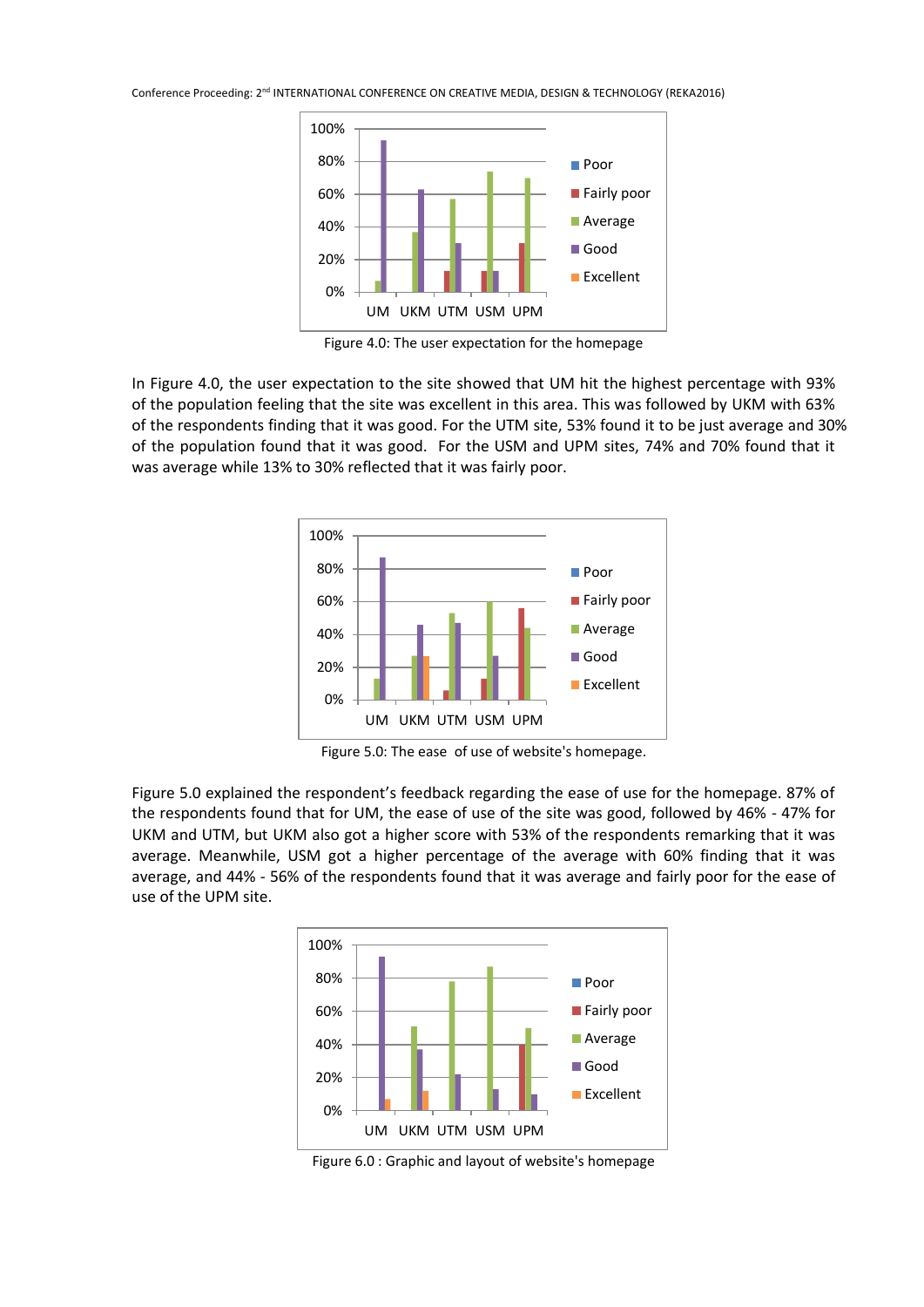Figure 6.0 described the following graphics and layout of the homepage. 93% of the respondents found that the UM graphics and layout was good and 7% found that it was excellent. For the UKM site, 12% found it was excellent with 37% found it was good. Meanwhile, 78% - 87% found that it was average for UTM and USM. The UPM site was voted as 40% and 50% for both fairly poor and average.



Figure 7.0 :Text/font size of the homepage

As shown inFigure7.0, most sites got average to excellent for text and font use for the homepage. UM lead the percentage with 80% finding that it was good followed by UKM with 30% - 40% finding that it was good and excellent. Meanwhile, UTM and USM had mostly 60% -62% finding that it was good, and 87% reflected that it was average for UPM with only 10% thinking it was good.



Figure 8.0:The navigation aspect of homepage**.**

Figure8.0 refers to the navigation aspect of the website homepage. UM got the highest percentage with 60% of the respondents finding the UM navigation as excellent, and 33% finding it as good. This set UM on top in the navigational aspect followed by UKM with 20% initiating it as excellent, and as 40% for both good and average. 60% of the respondents agreed it was average for UTM and USM, and 40% of the population felt that it was good. Meanwhile, for the UPM site, 20% of the respondents found it was good in the navigational aspect while 53% and 27% found it was average and fairly poor, respectively.

# **CONCLUSION**

This study analyst usability factor of the website homepage through the look and feel of the web, graphic, layout, text size, ease of use, and navigation aspect will influence and attract web user. If a good usability was applied to the homepage, user will directly and easily guide to achieve the information that needed. This research analysed the usability of the top 5th universities in Malaysia regarding the usability factors using questionnaire. This research also had revealed that the higher ranking universities in Malaysia equally has a good criteria in term of homepage design and homepage usability. As resulted in this study, University Malaya has the best usability, matching their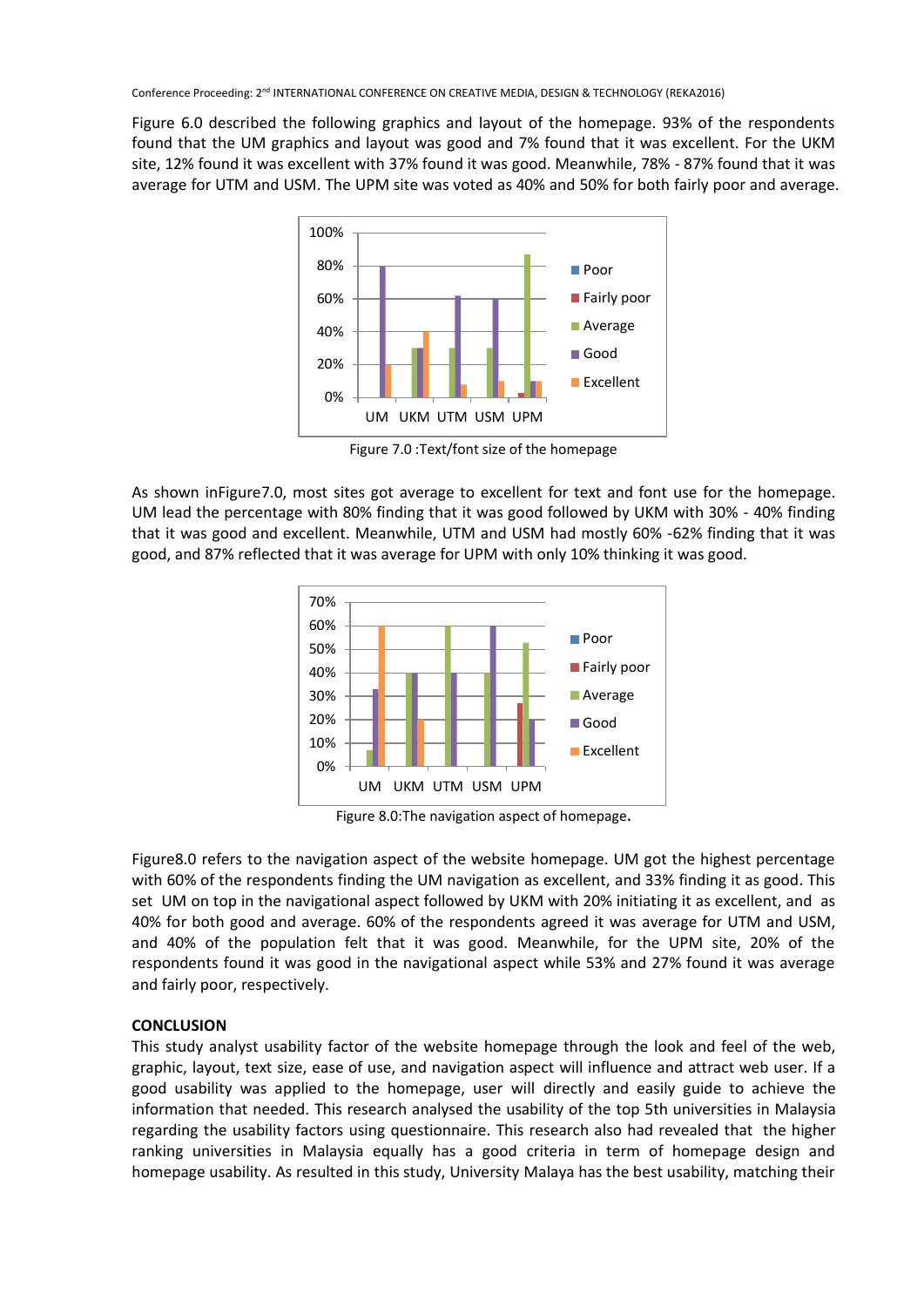status as number one universities in Malaysia. University Malaya has invested premium usability layout on their website to attract international audiences from all around the world. This may expanding possibilities for University Malaya toward reaching the best top 100 universities in the World.

### **REFERENCES**

C.Costa. (2010). Cultural Factors and Usability. *User Expectations for the Location of E-Commerce Web Objects Case Study in Portugal*.

Dave Gehrke, E. T. (1999). Determinants of Successful Website Design: Relative Importance and. *Determinants of Successful Website Design: Relative Importance and*, 1.

- Hasan, L. (2013). Using University Ranking Systems To Predict Usability Of University Websites. *Jistem - Journal of Information Systems and Technology Management*
- Ian Noble & Russel Bestly. 2011. 'Visual Research: An Introduction to Research Methodologies in Graphic Design'.United Kingdom: AVA Publishing.
- Jacob Nielsen, H. L. (2000). *Priotizing Web Usability.* Berkeley California: New Riders , An imprint of peachpit.
- Jacob Nielsen, M. T. (2001). *Homepage usability.* usa: New Riders Publishing.
- Kate Peterson. (2006). Academic Web Site Design and Academic Templates: Where Does the Library Fit. *Information Technology and Libraries, Vol. 25, no, 4*, 217.
- Nigel Bevan, J. K. (1991). What is Usability? *Proceedings of the 4th International Conference on HCI,*, (p. 1). Stuttgart,.

Tellis, W. (1997). Application of a Case Study Methodology. *The Qualitative Report*, 1.

#### **Website.**

*http://www.topuniversities.com*. (2015, September saturday). Retrieved september 19, 2015, from

http://www.topuniversities.com/regional-rankings: http://www.topuniversities.com/regionalrankings

- *http://www.um.edu.my*. (2015, september 19). Retrieved september 19, 2015, from http://www.um.edu.my/about-um/our-history: http://www.um.edu.my/about-um/ourhistory
- *https://www.usm.my*. (2015, september 19). Retrieved september 19, 2015, from https://www.usm.my/index.php/ms/kenali-usm/latar-belakang/profil-usm: https://www.usm.my/index.php/ms/kenali-usm/latar-belakang/profil-usm
- *www.ukm.my*. (2015, september 19). Retrieved september 19, 2015, from http://www.ukm.my/strategi-ukm/info-ppk/latar-belakang/: http://www.ukm.my/strategiukm/info-ppk/latar-belakang/